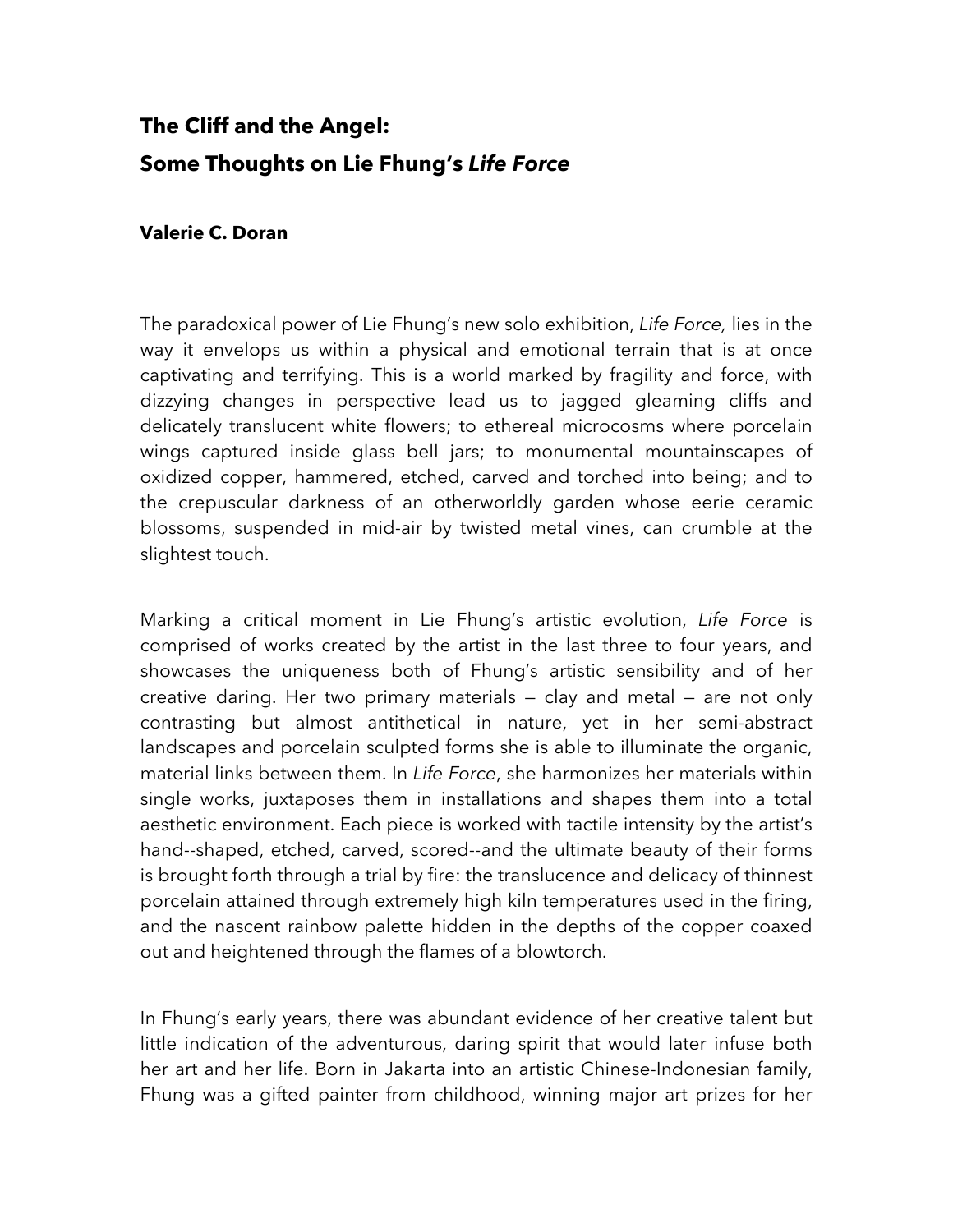works. Encouraged by her dancer mother, she studied classical Ballet and Indonesian Balinese dance, and excelled academically at school. Her path to success seemed smooth and readymade. Yet entering the Fine Arts Department of Indonesia's prestigious Bandung Institute of Technology in 1988, Fhung was enthralled by the experimental atmosphere of the times, by the art happenings and impromptu installations, and plunged herself into new creative terrains, She joined an art-rock band and performed in local clubs (music has continued to be one of her greatest energetic resources), and became inspired by creative teachers such as the installation artist and activist Tisna Sanjaya and the ceramic artist, critic and curator A.J. Irianto, who she names as one of her most important mentors. Fhung soon decided to pursue ceramics rather than painting in her studies, fascinated by "the physicality, versatility and the seemingly limitless capability of clay," and the way the more direct physical engagement with the material opened up myriad expressive possibilities and new relationship with space, including the use of installation and multiple media in combination with porcelain forms. Fhung's later engagement with copper and other metals came about almost organically, as she began to implement the use of metal wire into her installations and became increasingly drawn to the qualities of different metals, in particular copper, and to both its similarities and its contrasts to working with porcelain.

The subtly luminous palettes of deep brown, green, russet, gold, and silver and the elegant rhythmic flow of the compositional arrangements (often reminiscent of Chinese painting) seen in Fhung's metal 'paintings' and sculptural assemblages, such as *Life Force – Terrain*, *Explore/Escape*, and *InterReaction*, speak to Fhung's original training as a painter. At the same time, the shifting perspectives and unusual framing, from the delicate capture of tiny angels wings in *Ricochet* and the rain-like traceries of dripped tin in *Terrain*, to the bird's-eye view and the deceptive monumentality of *Explore/Escape II*, also speak to the artist's fascination with nature and landscape photography, developed during her almost daily treks through the mountainous terrain of Hong Kong's Lantau island, where the artist has lived for over a decade.

Reflecting her intense relationship with the mountains, Fhung's most aggressively sculptural work in the show, the breathtaking *Navigating the Landscape of Loss and Grief*, is a three-dimensional abstract mountainscape composed of slender oxidized copper pipes scored and marked with signs of struggle, cataclysm, danger, just as mountains themselves emerged. We see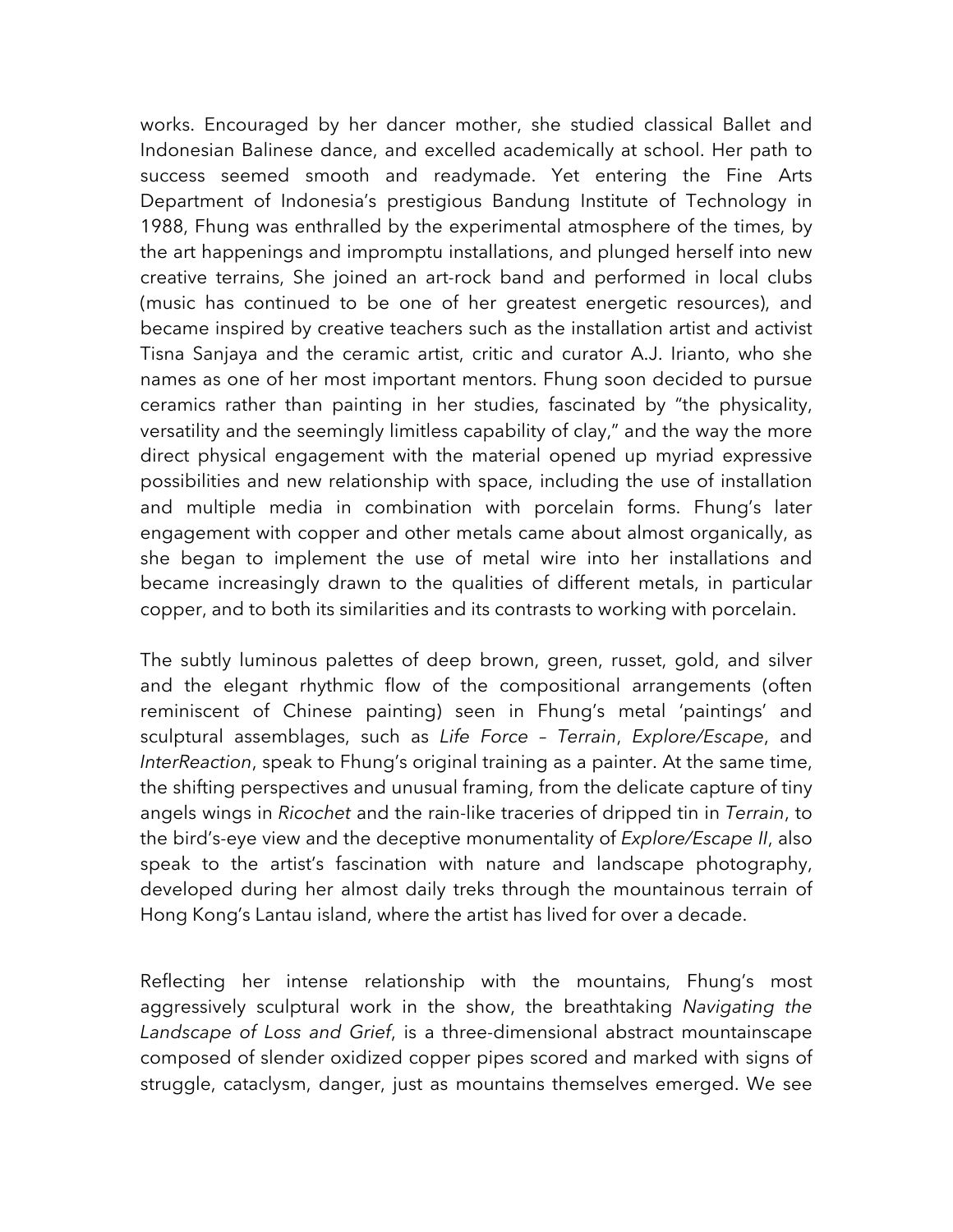clearly how the artist has engaged and wrestled with her material: in the sharp pinnacles carved out of the smooth copper surface, in the peaks that can pierce as well as exhilarate, in the textures created from etching, scraping, carving and burning, each scratch and gouge like the marks of an emotional eruption. Yet this is a landscape that has settled back into beauty, after the storm has passed, and in the polished silvery base, smooth and reflective as a mirror, there is space to breathe in, and to contemplate.

Although Fhung does not feel a strong aesthetic link to any artist in particular, there is a kind of passionate female force and visceral connection to the primal powers of nature and the body that are resonant with the work of New York artist Kiki Smith. Smith's work also shares that contrast of refined form and delicacy balanced or undermined by violence that one finds in Fhung's work, albeit in a different expressive and material form.

At the heart of Lie Fhung's *Life Force* is a small, intimate work called *Dormant*, one of the only figurative pieces in the show. Framed in white and lighted from within, small and glowing amidst the powerful mountainscapes and immersive installation that surround it, The dormant figure is the silhouette of a naked woman lying stiffly on her back, against a background of pure white porcelain. Her figure is fashioned of dark copper and secured to the ground of the work with fine copper wire threaded through the porcelain base. Emerging from her chest is a tiny porcelain heart with wings, tenuously tethered to her body by the slimmest of metal threads. Where her body touches the ground, delicate curlicues articulated in thin relief seem to emanate from her, like whorls of energy leaving her body, as though she were slowly dying. Or, conversely, these whorls could represent emanations of the earth's life-force gathering around her where she has fallen, re-energizing her, bringing her back to life. If that were the case, then her heart, suspended in the air where it has been torn away from her body, is poised to return to her. But it is this ambiguity, the paradox of violence and hope that lies just beneath the fragile membrane of the skin, that is at the core of Fhung's work. *Life Force-Dormant* is both the centre and the beginning of all the work that has come from Fhung's hands in the last four years. It is like the space between two breaths, between the exhale and the inhale, containing within it the infinite and critical question of what comes next, after the breath has been knocked out of the body.